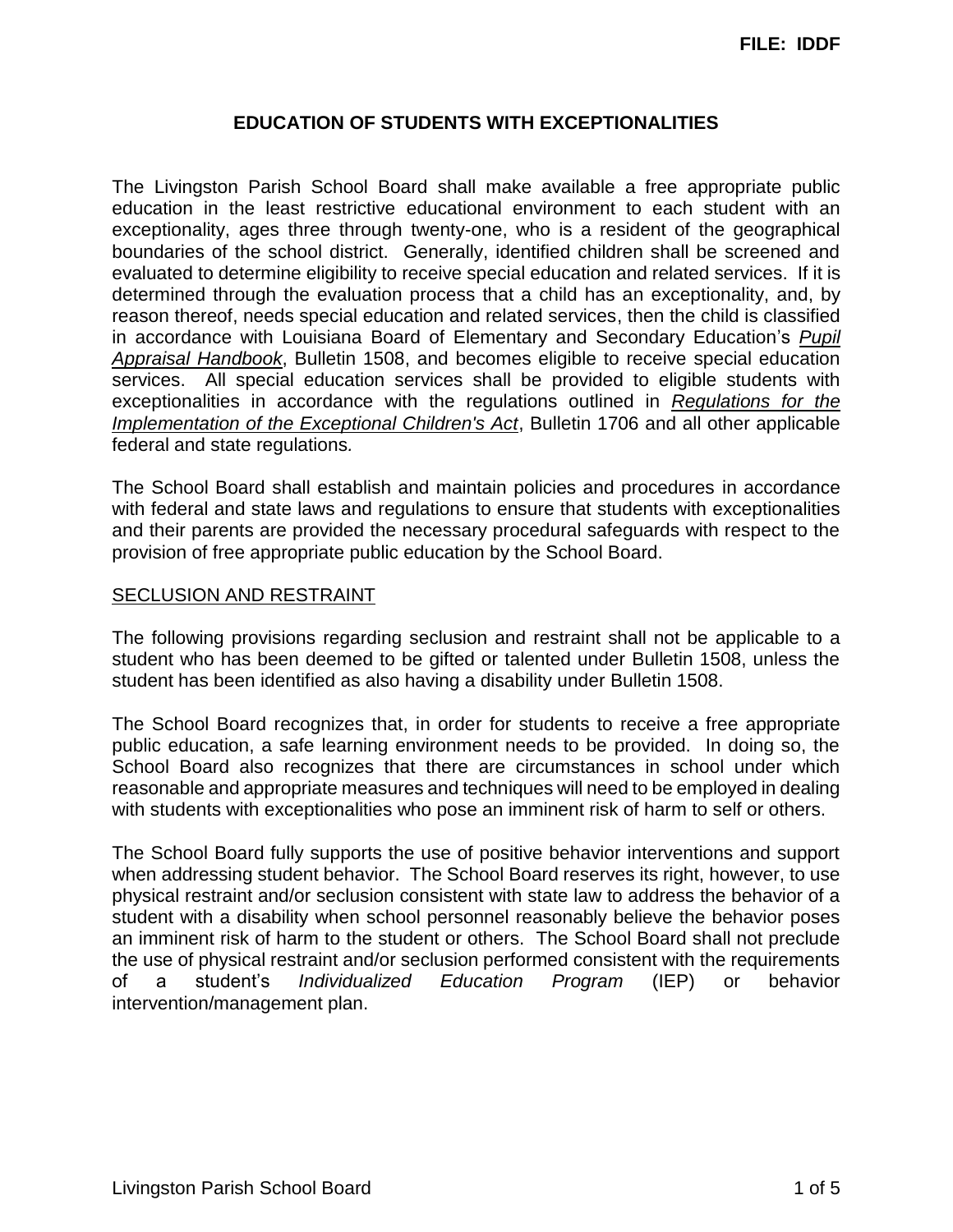## **Definitions**

*Imminent risk of harm* shall mean an immediate and impending threat of a person causing substantial physical injury to self or others.

*Seclusion* shall mean a procedure that isolates and confines a student in a separate room or area until he or she is no longer an immediate danger to self or others.

*Seclusion room* means a room or other confined area, used on an individual basis, in which a student is removed from the regular classroom setting for a limited time to allow the student the opportunity to regain control in a private setting and from which the student is involuntarily prevented from leaving.

*Mechanical restraint* means the application of any device or object used to limit a person's movement. Mechanical restraint does *not* include: (1) A protective or stabilizing device used in strict accordance with the manufacturer's instructions for proper use and which is used in compliance with orders issued by an appropriately licensed health care provider; and (2) Any device used by a duly licensed law enforcement officer in the execution of his/her official duties.

*Physical restraint* means bodily force used to limit a person's movement. Physical restraint does *not* include: (1) Consensual, solicited, or unintentional contact; (2 Momentary blocking of a student's action if the student's action is likely to result in harm to the student or other person; (3) Holding of a student, by one school employee, for the purpose of calming or comforting the student, provided the student's freedom of movement or normal access to his or her body is not restricted; (4) Minimal physical contact for the purpose of safely escorting a student from one area to another; (5) Minimal physical contact for the purpose of assisting the student in completing a task or response.

*Positive behavior interventions and support* means a systematic approach to embed evidence-based practices and data-driven decision making when addressing student behavior in order to improve school climate and culture.

*School Employee* means a teacher, paraprofessional, administrator, support staff member, or a provider of related services.

#### Documentation and Notification

The parent or other legal guardian of a student who has been placed in seclusion or physically restrained shall be notified as soon as possible. The student's parent or other legal guardian shall also be notified in writing, within twenty-four (24) hours, of each incident of seclusion or physical restraint. Such notice shall include the reason for such seclusion or physical restraint, the procedures used, the length of time of the student's seclusion or physical restraint, and the names and titles of any school employee involved.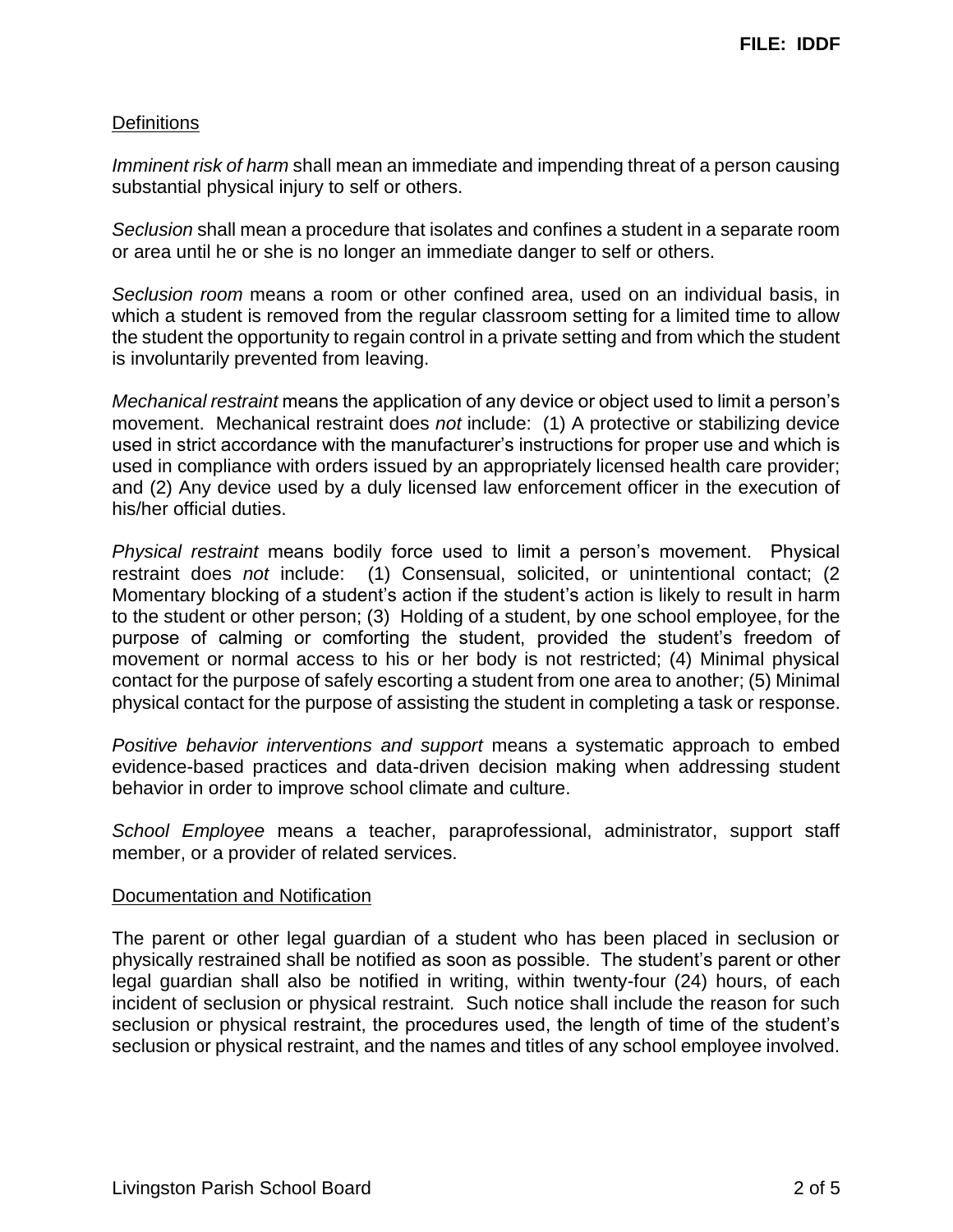The director or supervisor of special education shall be notified any time a student is placed in seclusion or is physically restrained.

A school employee who has placed a student in seclusion or who has physically restrained a student shall document and report each incident. Such report shall be submitted to the school principal not later than the school day immediately following the day on which the student was placed in seclusion or physically restrained and a copy shall be provided to the student's parent or legal guardian.

This policy and the guidelines and procedures regarding seclusion and restraint maintained by the Superintendent and staff shall be provided to the Louisiana Department of Education (LDE), all school employees, and every parent of a student identified with a disability under Bulletin 1508.

All instances where seclusion or physical restraint is used to address student behavior of students with disabilities under Bulletin 1508 shall be reported, in accordance with the Louisiana Board of Elementary and Secondary Education (BESE) policy, by the School Board to the LDE.

#### Guidelines and Procedures

The School Board shall require the Superintendent and staff to maintain adequate written guidelines and procedures governing the use of seclusion and physical restraint of students in accordance with federal and state law, as well as regulations and guidelines promulgated by BESE. The School Board shall approve written guidelines and procedures regarding appropriate responses to student behavior that may require immediate intervention using seclusion and/or restraint. The written guidelines and procedures shall be provided to all school employees and every parent of a student with an exceptionality and shall include reporting requirements and follow-up procedures, including notification requirements for school officials, notification to the student's parent or legal guardian, and reporting of seclusion and restraint incidents to the LDE.

The written guidelines and procedures shall be posted at each school under the jurisdiction of the School Board, and on the School Board's website.

#### Follow-Up

Following any situation resulting in the use of seclusion or restraint of a student, a *Functional Behavioral Assessment* (FBA) should be considered. If a student subject to the use of seclusion or physical restraint is involved in five (5) such incidents in the school year, the student's *Individualized Education Program* (IEP) team shall review and revise the student's Behavior Intervention Plan (BIP) to include any appropriate and necessary behavioral supports. Thereafter, if the student's challenging behavior continues or escalates, requiring repeated use of seclusion or physical restraint practices, the special education director or supervisor or his/her designee shall review the student's plans at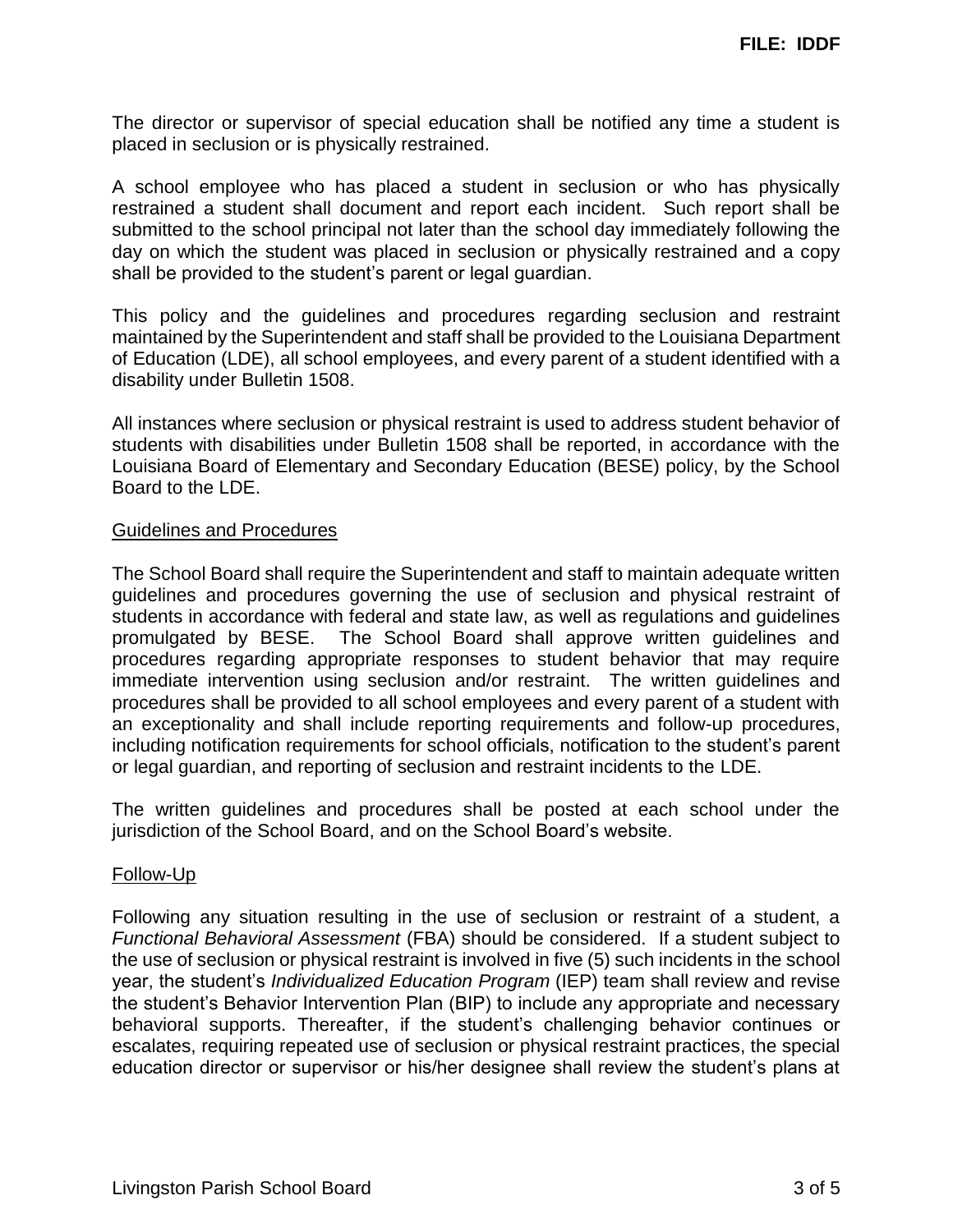least once every three (3) weeks.

#### Employee Training Requirements

The Superintendent or his/her designee shall be responsible for conducting or obtaining appropriate training programs for school personnel designed to address the use of seclusion and restraint techniques with students with disabilities. In addition, positive behavioral intervention strategies, crisis intervention, and de-escalation, as well as other procedures, may also be included in any training.

#### Charter Schools

Notwithstanding any state law, rule, or regulation to the contrary and except as may be otherwise specifically provided for in an approved charter, a charter school established and operated in accordance with State law, including its approved charter and the school's officers and employees, shall be subject to the School Board's policy and written procedures and guidelines regarding the use of seclusion and restraint with students with exceptionalities.

Revised: December, 2008 Revised: December, 2011 Revised: August 2, 2012 Revised: February 6, 2014 Revised: September, 2016

Ref: 20 USCA '1400 et seq. (*Individuals with Disabilities Education Act*); 34 CFR '300 (*Assistance to States for the Education of Children with Disabilities*); La. Rev. Stat. Ann. ''17:7, 17:416.21, 17:1941, 17:1942, 17:1943, 17:1944, 17:1945, 17:1946, 17:1947; *Pupil Appraisal Handbook*, Bulletin 1508, Louisiana Department of Education; *Regulations for the Implementation of the Exceptional*